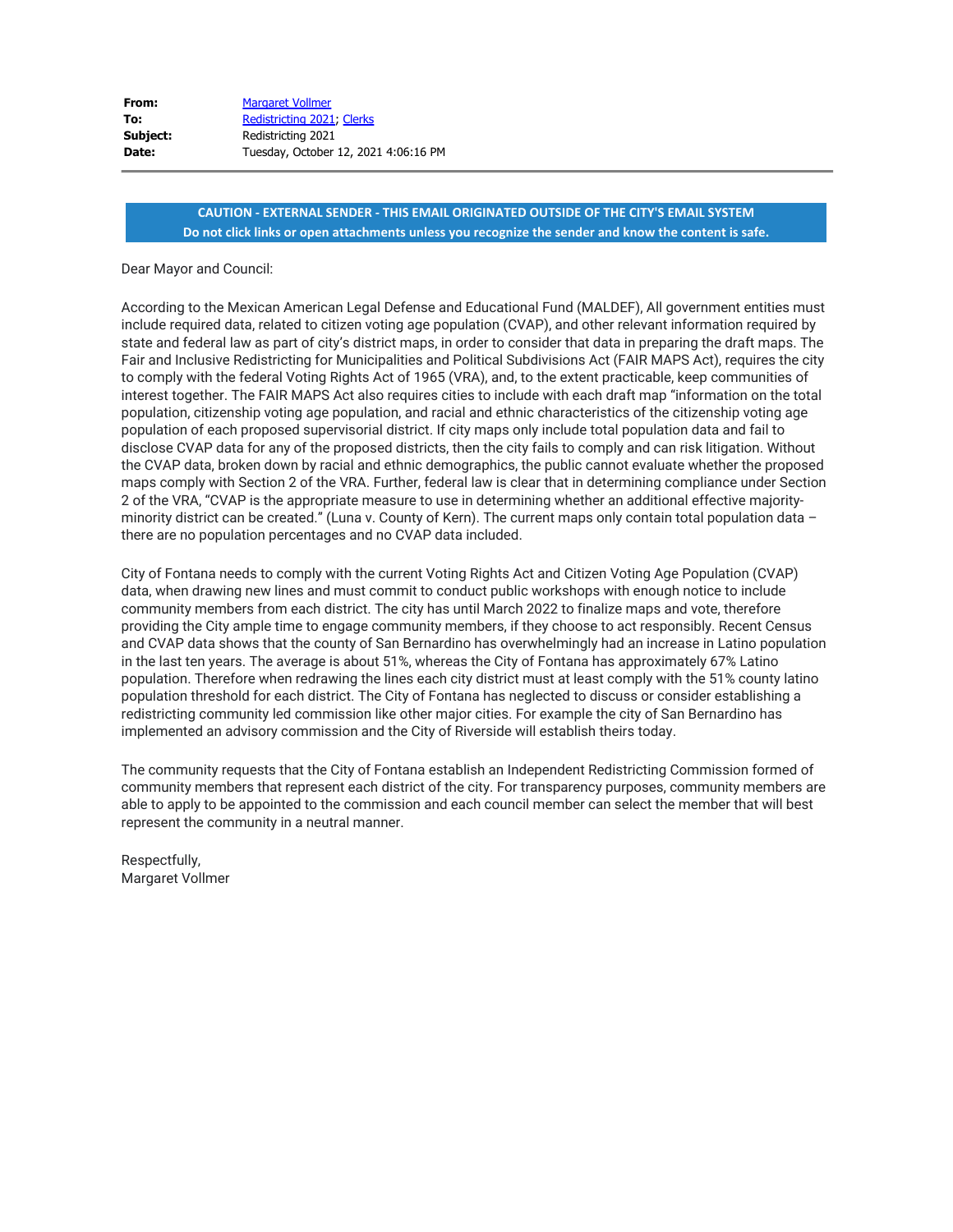| From:    | <b>Metal Girl</b>                    |
|----------|--------------------------------------|
| To:      | Clerks, Redistricting 2021           |
| Subject: | Redistricting 2021                   |
| Date:    | Tuesday, October 12, 2021 4:19:09 PM |

#### [Clerks@fontana.org](mailto:Clerks@fontana.org) [redistricting2021@fontana.org](mailto:redistricting2021@fontana.org)

City of Fontana 8353 Sierra Avenue Fontana, CA 92335 October 12, 2021 Re: Redistricting 2021

Dear Mayor and Council:

According to the Mexican American Legal Defense and Educational Fund (MALDEF), All government entities must include required data, related to citizen voting age population (CVAP), and other relevant information required by state and federal law as part of city's district maps, in order to consider that data in preparing the draft maps. The Fair and Inclusive Redistricting for Municipalities and Political Subdivisions Act (FAIR MAPS Act), requires the city to comply with the federal Voting Rights Act of 1965 (VRA), and, to the extent practicable, keep communities of interest together. The FAIR MAPS Act also requires cities to include with each draft map "information on the total population, citizenship voting age population, and racial and ethnic characteristics of the citizenship voting age population of each proposed supervisorial district. If city maps only include total population data and fail to disclose CVAP data for any of the proposed districts, then the city fails to comply and can risk litigation. Without the CVAP data, broken down by racial and ethnic demographics, the public cannot evaluate whether the proposed maps comply with Section 2 of the VRA. Further, federal law is clear that in determining compliance under Section 2 of the VRA, "CVAP is the appropriate measure to use in determining whether an additional effective majorityminority district can be created." (Luna v. County of Kern). The current maps only contain total population data – there are no population percentages and no CVAP data included.

City of Fontana needs to comply with the current Voting Rights Act and Citizen Voting Age Population (CVAP) data, when drawing new lines and must commit to conduct public workshops with enough notice to include community members from each district. The city has until March 2022 to finalize maps and vote, therefore providing the City ample time to engage community members, if they choose to act responsibly. Recent Census and CVAP data shows that the county of San Bernardino has overwhelmingly had an increase in Latino population in the last ten years. The average is about 51%, whereas the City of Fontana has approximately 67% Latino population. Therefore when redrawing the lines each city district must at least comply with the 51% county latino population threshold for each district. The City of Fontana has neglected to discuss or consider establishing a redistricting community led commission like other major cities. For example the city of San Bernardino has implemented an advisory commission and the City of Riverside will establish theirs today.

The community requests that the City of Fontana establish an Independent Redistricting Commission formed of community members that represent each district of the city. For transparency purposes, community members are able to apply to be appointed to the commission and each council member can select the member that will best represent the community in a neutral manner.

Respectfully,

Christine McGuire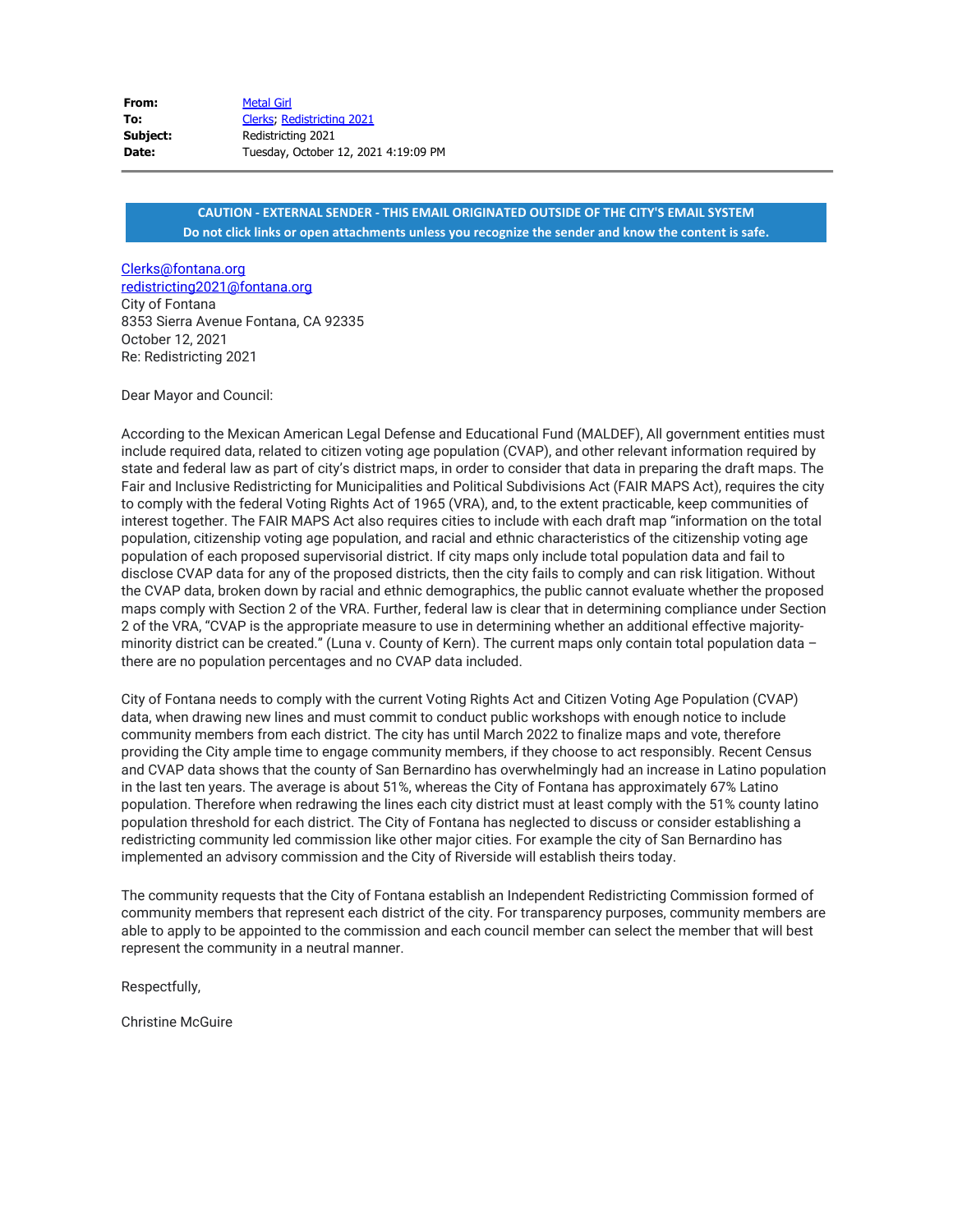| From:    | <b>Clerks</b>                        |
|----------|--------------------------------------|
| To:      | <b>Redistricting 2021</b>            |
| Subject: | FW: Redistricting 2021               |
| Date:    | Tuesday, October 12, 2021 4:33:33 PM |

**From:** Cynthia Martinez <lunacg22@gmail.com> **Sent:** Tuesday, October 12, 2021 4:12 PM **To:** Clerks <Clerks@fontana.org> **Subject:** Re: Redistricting 2021

# **CAUTION - EXTERNAL SENDER - THIS EMAIL ORIGINATED OUTSIDE OF THE CITY'S EMAIL SYSTEM Do not click links or open attachments unless you recognize the sender and know the content is safe.**

October 12, 2021

Dear Mayor and Council:

According to the Mexican American Legal Defense and Educational Fund (MALDEF), All government entities must include required data, related to citizen voting age population (CVAP), and other relevant information required by state and federal law as part of city's district maps, in order to consider that data in preparing the draft maps. The Fair and Inclusive Redistricting for Municipalities and Political Subdivisions Act (FAIR MAPS Act), requires the city to comply with the federal Voting Rights Act of 1965 (VRA), and, to the extent practicable, keep communities of interest together. The FAIR MAPS Act also requires cities to include with each draft map "information on the total population, citizenship voting age population, and racial and ethnic characteristics of the citizenship voting age population of each proposed supervisorial district. If city maps only include total population data and fail to disclose CVAP data for any of the proposed districts, then the city fails to comply and can risk litigation. Without the CVAP data, broken down by racial and ethnic demographics, the public cannot evaluate whether the proposed maps comply with Section 2 of the VRA. Further, federal law is clear that in determining compliance under Section 2 of the VRA, "CVAP is the appropriate measure to use in determining whether an additional effective majorityminority district can be created." (Luna v. County of Kern). The current maps only contain total population data – there are no population percentages and no CVAP data included.

City of Fontana needs to comply with the current Voting Rights Act and Citizen Voting Age Population (CVAP) data, when drawing new lines and must commit to conduct public workshops with enough notice to include community members from each district. The city has until March 2022 to finalize maps and vote, therefore providing the City ample time to engage community members, if they choose to act responsibly. Recent Census and CVAP data shows that the county of San Bernardino has overwhelmingly had an increase in Latino population in the last ten years. The average is about 51%, whereas the City of Fontana has approximately 67% Latino population. Therefore when redrawing the lines each city district must at least comply with the 51% county latino population threshold for each district. The City of Fontana has neglected to discuss or consider establishing a redistricting community led commission like other major cities. For example the city of San Bernardino has implemented an advisory commission and the City of Riverside will establish theirs today.

The community requests that the City of Fontana establish an Independent Redistricting Commission formed of community members that represent each district of the city. For transparency purposes, community members are able to apply to be appointed to the commission and each council member can select the member that will best represent the community in a neutral manner.

Respectfully,

Cynthia González

-- Sent from Gmail Mobile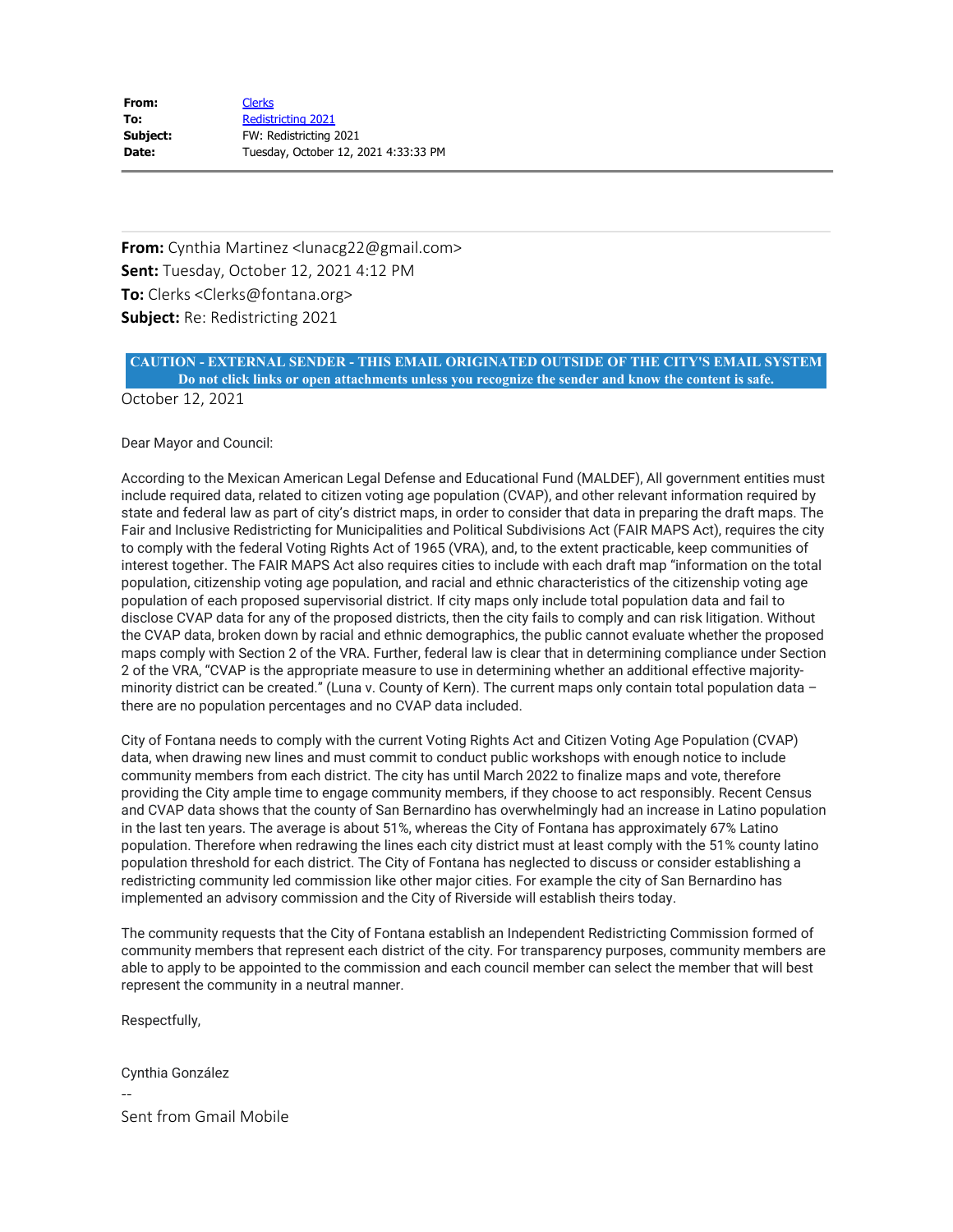| From:    | Rebecca Gonzalez                     |
|----------|--------------------------------------|
| To:      | Clerks, Redistricting 2021           |
| Subject: | Redistricting 2021                   |
| Date:    | Tuesday, October 12, 2021 4:37:24 PM |

City of Fontana 8353 Sierra Avenue Fontana, CA 92335 October 12, 2021 Re: Redistricting 2021

Dear Mayor and Council:

According to the Mexican American Legal Defense and Educational Fund (MALDEF), All government entities must include required data, related to citizen voting age population (CVAP), and other relevant information required by state and federal law as part of city's district maps, in order to consider that data in preparing the draft maps. The Fair and Inclusive Redistricting for Municipalities and Political Subdivisions Act (FAIR MAPS Act), requires the city to comply with the federal Voting Rights Act of 1965 (VRA), and, to the extent practicable, keep communities of interest together. The FAIR MAPS Act also requires cities to include with each draft map "information on the total population, citizenship voting age population, and racial and ethnic characteristics of the citizenship voting age population of each proposed supervisorial district. If city maps only include total population data and fail to disclose CVAP data for any of the proposed districts, then the city fails to comply and can risk litigation. Without the CVAP data, broken down by racial and ethnic demographics, the public cannot evaluate whether the proposed maps comply with Section 2 of the VRA. Further, federal law is clear that in determining compliance under Section 2 of the VRA, "CVAP is the appropriate measure to use in determining whether an additional effective majorityminority district can be created." (Luna v. County of Kern). The current maps only contain total population data – there are no population percentages and no CVAP data included.

City of Fontana needs to comply with the current Voting Rights Act and Citizen Voting Age Population (CVAP) data, when drawing new lines and must commit to conduct public workshops with enough notice to include community members from each district. The city has until March 2022 to finalize maps and vote, therefore providing the City ample time to engage community members, if they choose to act responsibly. Recent Census and CVAP data shows that the county of San Bernardino has overwhelmingly had an increase in Latino population in the last ten years. The average is about 51%, whereas the City of Fontana has approximately 67% Latino population. Therefore when redrawing the lines each city district must at least comply with the 51% county latino population threshold for each district. The City of Fontana has neglected to discuss or consider establishing a redistricting community led commission like other major cities. For example the city of San Bernardino has implemented an advisory commission and the City of Riverside will establish theirs today.

The community requests that the City of Fontana establish an Independent Redistricting Commission formed of community members that represent each district of the city. For transparency purposes, community members are able to apply to be appointed to the commission and each council member can select the member that will best represent the community in a neutral manner.

Respectfully, Rebecca Gonzalez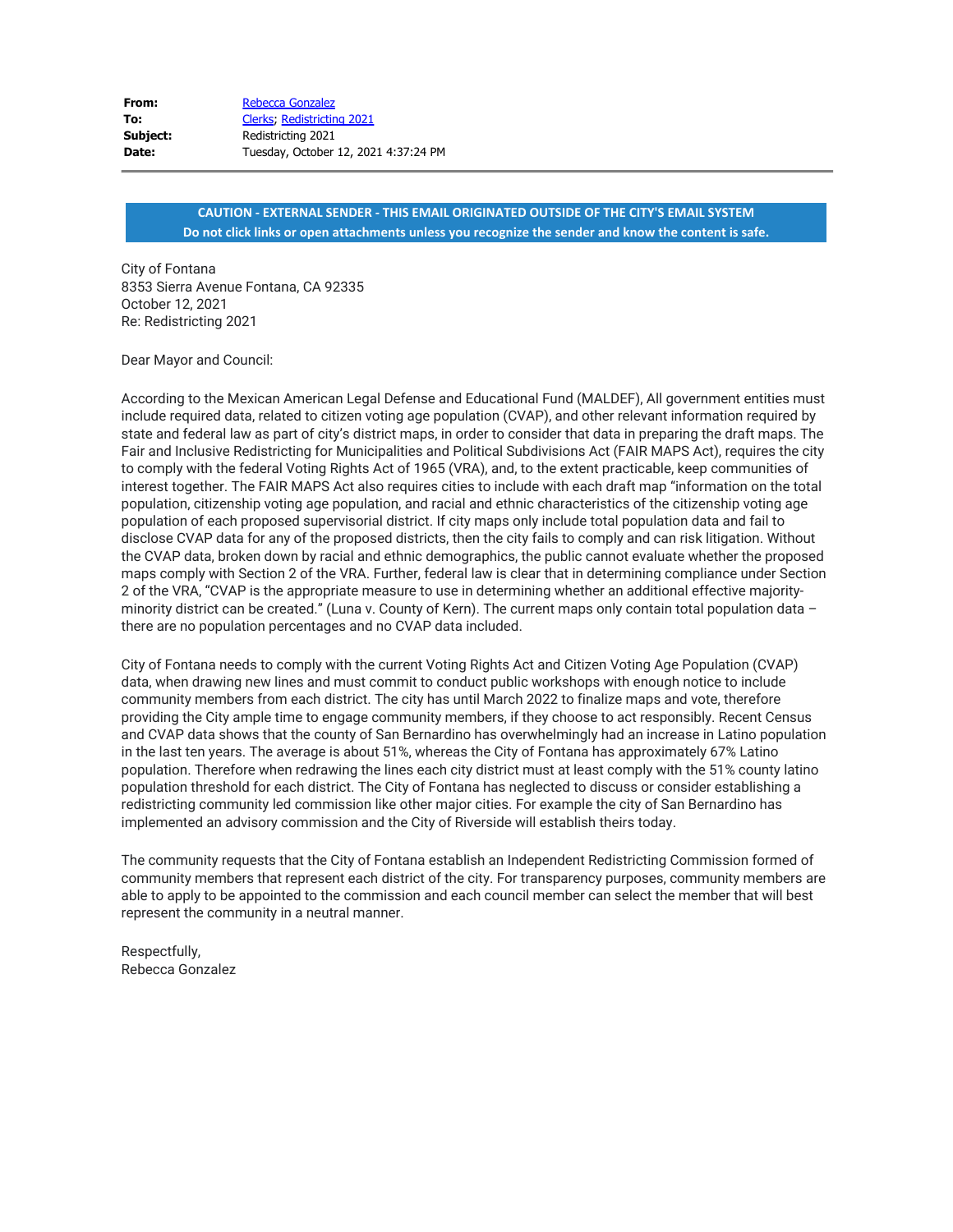| Alejandra Collazo                    |
|--------------------------------------|
| Clerks, Redistricting 2021           |
| Redistricting 2021                   |
| Tuesday, October 12, 2021 4:48:59 PM |
|                                      |

#### Dear Mayor and Council:

According to the Mexican American Legal Defense and Educational Fund (MALDEF), All government entities must include required data, related to citizen voting age population (CVAP), and other relevant information required by state and federal law as part of city's district maps, in order to consider that data in preparing the draft maps. The Fair and Inclusive Redistricting for Municipalities and Political Subdivisions Act (FAIR MAPS Act), requires the city to comply with the federal Voting Rights Act of 1965 (VRA), and, to the extent practicable, keep communities of interest together. The FAIR MAPS Act also requires cities to include with each draft map "information on the total population, citizenship voting age population, and racial and ethnic characteristics of the citizenship voting age population of each proposed supervisorial district. If city maps only include total population data and fail to disclose CVAP data for any of the proposed districts, then the city fails to comply and can risk litigation. Without the CVAP data, broken down by racial and ethnic demographics, the public cannot evaluate whether the proposed maps comply with Section 2 of the VRA. Further, federal law is clear that in determining compliance under Section 2 of the VRA, "CVAP is the appropriate measure to use in determining whether an additional effective majorityminority district can be created." (Luna v. County of Kern). The current maps only contain total population data – there are no population percentages and no CVAP data included.

City of Fontana needs to comply with the current Voting Rights Act and Citizen Voting Age Population (CVAP) data, when drawing new lines and must commit to conduct public workshops with enough notice to include community members from each district. The city has until March 2022 to finalize maps and vote, therefore providing the City ample time to engage community members, if they choose to act responsibly. Recent Census and CVAP data shows that the county of San Bernardino has overwhelmingly had an increase in Latino population in the last ten years. The average is about 51%, whereas the City of Fontana has approximately 67% Latino population. Therefore when redrawing the lines each city district must at least comply with the 51% county latino population threshold for each district. The City of Fontana has neglected to discuss or consider establishing a redistricting community led commission like other major cities. For example the city of San Bernardino has implemented an advisory commission and the City of Riverside will establish theirs today.

The community requests that the City of Fontana establish an Independent Redistricting Commission formed of community members that represent each district of the city. For transparency purposes, community members are able to apply to be appointed to the commission and each council member can select the member that will best represent the community in a neutral manner.

Respectfully, Alejandra Collazo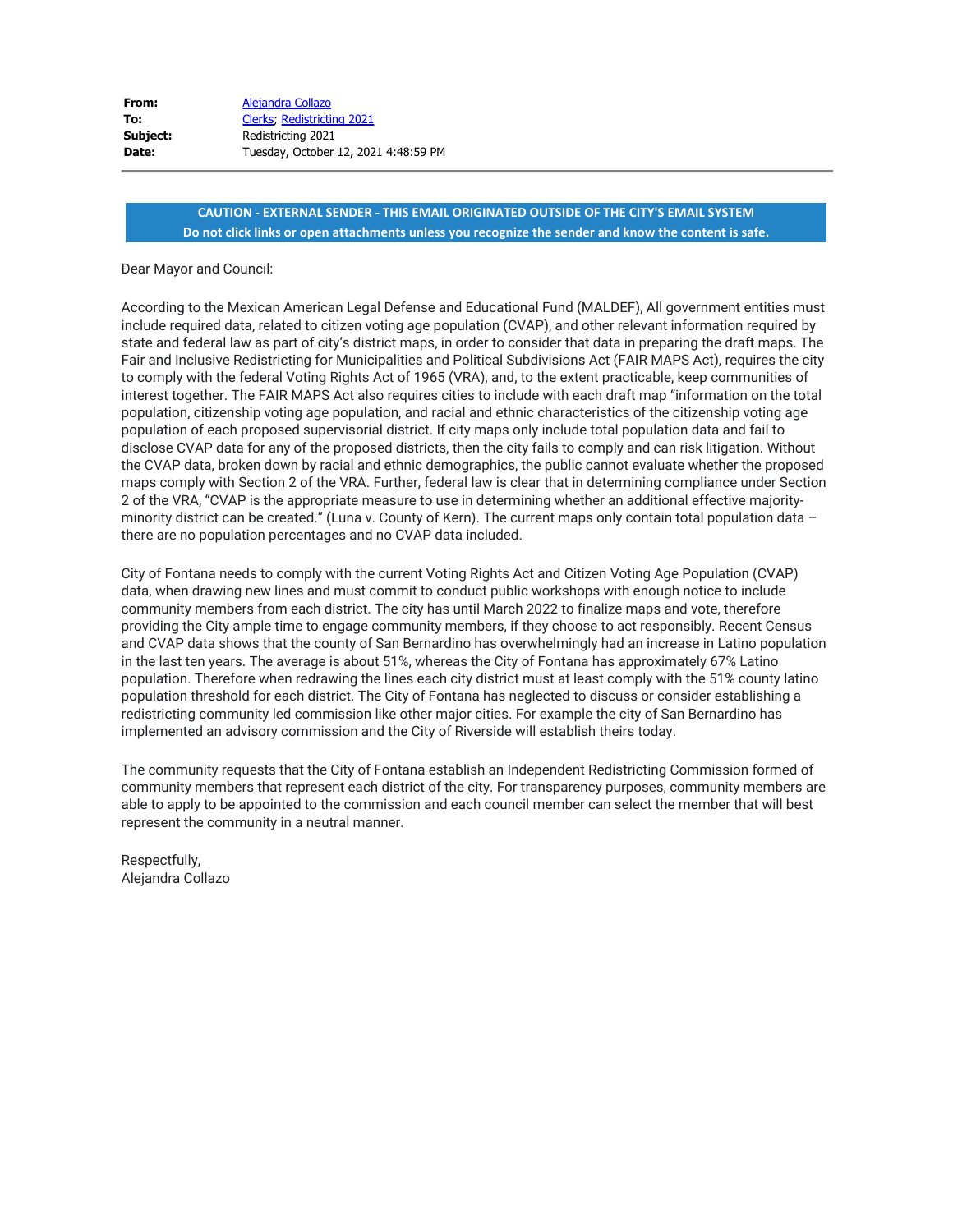| From:    | Elizabeth Sena                                                                                |
|----------|-----------------------------------------------------------------------------------------------|
| To:      | Clerks                                                                                        |
| Cc:      | Redistricting 2021; ana.q@ccaej.org; maribel@inlandequitypartnership.org; Jgallego@maldef.org |
| Subject: | Redistricting 2021                                                                            |
| Date:    | Tuesday, October 12, 2021 5:05:52 PM                                                          |

City of Fontana 8353 Sierra Avenue Fontana, CA 92335 October 12, 2021 Re: Redistricting 2021

Dear Mayor and Council:

According to the Mexican American Legal Defense and Educational Fund (MALDEF), All government entities must include required data, related to citizen voting age population (CVAP), and other relevant information required by state and federal law as part of city's district maps, in order to consider that data in preparing the draft maps. The Fair and Inclusive Redistricting for Municipalities and Political Subdivisions Act (FAIR MAPS Act), requires the city to comply with the federal Voting Rights Act of 1965 (VRA), and, to the extent practicable, keep communities of interest together. The FAIR MAPS Act also requires cities to include with each draft map "information on the total population, citizenship voting age population, and racial and ethnic characteristics of the citizenship voting age population of each proposed supervisorial district. If city maps only include total population data and fail to disclose CVAP data for any of the proposed districts, then the city fails to comply and can risk litigation. Without the CVAP data, broken down by racial and ethnic demographics, the public cannot evaluate whether the proposed maps comply with Section 2 of the VRA. Further, federal law is clear that in determining compliance under Section 2 of the VRA, "CVAP is the appropriate measure to use in determining whether an additional effective majorityminority district can be created." (Luna v. County of Kern). The current maps only contain total population data – there are no population percentages and no CVAP data included.

City of Fontana needs to comply with the current Voting Rights Act and Citizen Voting Age Population (CVAP) data, when drawing new lines and must commit to conduct public workshops with enough notice to include community members from each district. The city has until March 2022 to finalize maps and vote, therefore providing the City ample time to engage community members, if they choose to act responsibly. Recent Census and CVAP data shows that the county of San Bernardino has overwhelmingly had an increase in Latino population in the last ten years. The average is about 51%, whereas the City of Fontana has approximately 67% Latino population. Therefore when redrawing the lines each city district must at least comply with the 51% county latino population threshold for each district. The City of Fontana has neglected to discuss or consider establishing a redistricting community led commission like other major cities. For example the city of San Bernardino has implemented an advisory commission and the City of Riverside will establish theirs today.

The community requests that the City of Fontana establish an Independent Redistricting Commission formed of community members that represent each district of the city. For transparency purposes, community members are able to apply to be appointed to the commission and each council member can select the member that will best represent the community in a neutral manner.

Respectfully, Elizabeth Sena South Fontana Concerned Citizens Coalition (SFCCC), Founding Member